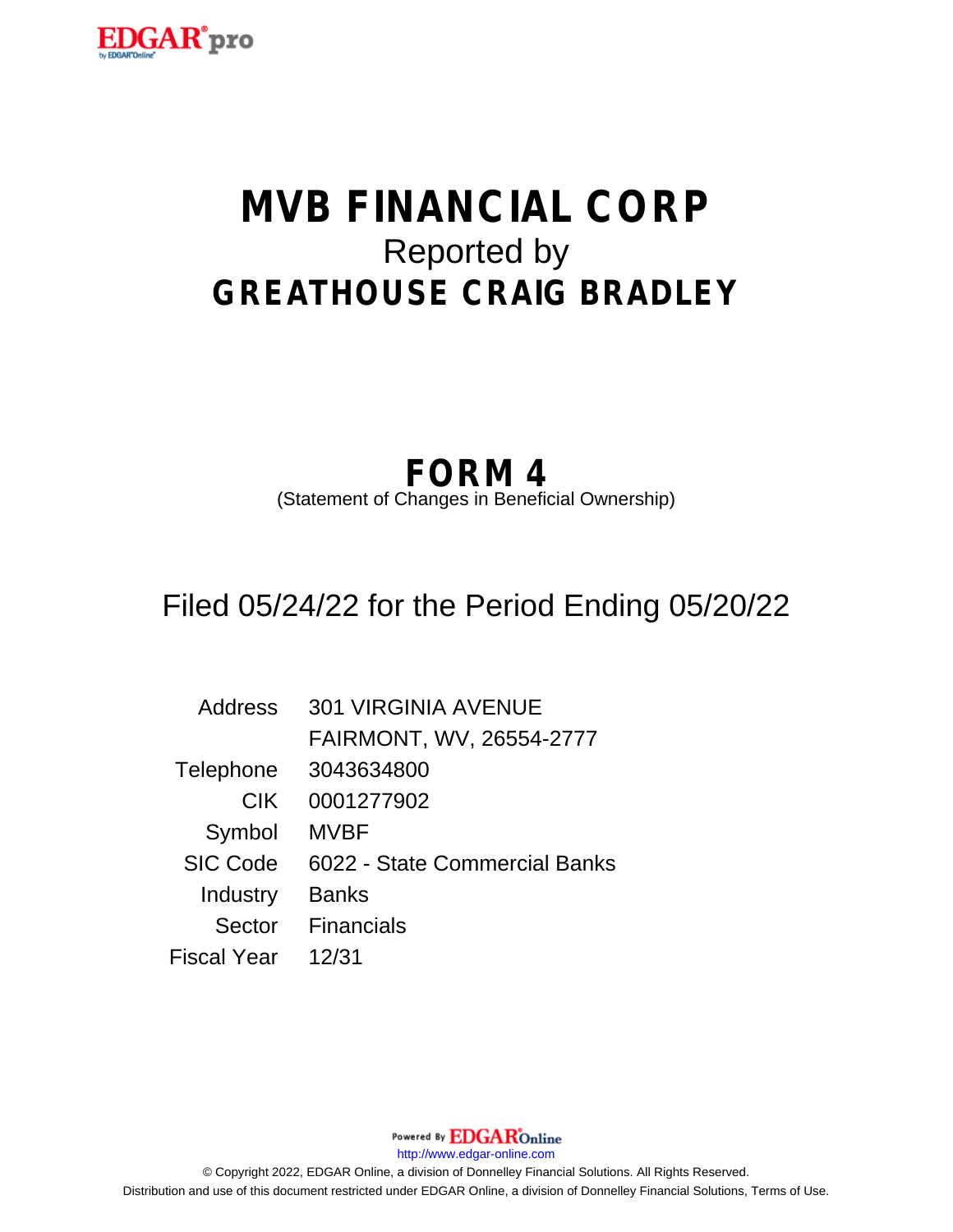| <b>FORM</b> |
|-------------|
|-------------|

[] Check this box if no longer subject to Section 16. Form 4 or Form 5 obligations may continue. See Instruction 1(b).

#### UNITED STATES SECURITIES AND EXCHANGE COMMISSION Washington, D.C. 20549

**OMB APPROVAL** OMB Number: 3235-0287 Estimated average burden hours per response... 0.5

#### STATEMENT OF CHANGES IN BENEFICIAL OWNERSHIP OF **SECURITIES**

Filed pursuant to Section 16(a) of the Securities Exchange Act of 1934 or Section 30(h) of the Investment Company Act of 1940

| 1. Name and Address of Reporting Person $*$        | 2. Issuer Name and Ticker or Trading Symbol       | 5. Relationship of Reporting Person(s) to Issuer                                     |  |  |  |
|----------------------------------------------------|---------------------------------------------------|--------------------------------------------------------------------------------------|--|--|--|
|                                                    |                                                   | (Check all applicable)                                                               |  |  |  |
| <b>Greathouse Craig Bradley</b>                    | <b>MVB FINANCIAL CORP [ MVBF ]</b>                |                                                                                      |  |  |  |
| (First)<br>(Middle)<br>(Last)                      | 3. Date of Earliest Transaction (MM/DD/YYYY)      | 10% Owner<br>Director                                                                |  |  |  |
|                                                    |                                                   | $\mathbf{X}$ Officer (give title below) $\qquad \qquad$ Other (specify below)        |  |  |  |
| 3000 SWISS PINE WAY, SUITE 100                     | 5/20/2022                                         | <b>Chief Administrative Officer</b>                                                  |  |  |  |
| (Street)                                           | 4. If Amendment, Date Original Filed (MM/DD/YYYY) | 6. Individual or Joint/Group Filing (Check Applicable Line)                          |  |  |  |
| MORGANTOWN, WV 26501<br>(City)<br>(Zip)<br>(State) |                                                   | X Form filed by One Reporting Person<br>Form filed by More than One Reporting Person |  |  |  |

#### Table I - Non-Derivative Securities Acquired, Disposed of, or Beneficially Owned

| 1. Title of Security<br>$($ Instr. 3) | 2. Trans. Date 2A. Deemed | Execution<br>Date, if any | 3. Trans. Code<br>$($ Instr. $8)$ | or Disposed of $(D)$<br>(Instr. $3, 4$ and $5$ ) |                 |           | 4. Securities Acquired (A) 5. Amount of Securities Beneficially Owned<br>Following Reported Transaction(s)<br>(Instr. $3$ and $4$ ) | Ib.<br>Ownership of Indirect<br>Form:                           | 7. Nature<br>Beneficial |
|---------------------------------------|---------------------------|---------------------------|-----------------------------------|--------------------------------------------------|-----------------|-----------|-------------------------------------------------------------------------------------------------------------------------------------|-----------------------------------------------------------------|-------------------------|
|                                       |                           |                           | Code                              | Amount                                           | $(A)$ or<br>(D) | Price     |                                                                                                                                     | Direct (D) Ownership<br>or Indirect (Instr. 4)<br>$(I)$ (Instr. |                         |
| <b>Common Stock</b>                   | 5/20/2022                 |                           | M                                 | $1715$ <sup>(1)</sup><br>(2)                     | A               | -SO       | 9747                                                                                                                                | D                                                               |                         |
| <b>Common Stock</b>                   | 5/20/2022                 |                           | M                                 | $1269$ <sup>(2)</sup><br>(3)                     | A               | <b>SO</b> | 11016                                                                                                                               | D                                                               |                         |
| <b>Common Stock</b>                   | 5/20/2022                 |                           | M                                 | $792 \frac{(4)(5)}{2}$                           | A               | - \$0     | 11808                                                                                                                               | D                                                               |                         |
| <b>Common Stock</b>                   | 5/20/2022                 |                           | F                                 | 1167                                             | D               | <b>SO</b> | 10641                                                                                                                               | D                                                               |                         |

#### Table II - Derivative Securities Beneficially Owned (e.g., puts, calls, warrants, options, convertible securities)

| 1. Title of Derivate<br>Security<br>Conversion<br>$($ Instr. 3)<br>or Exercise<br>Price of<br>Derivative |             | 3. Trans.<br>Date | 3A. Deemed 4. Trans.<br>Execution<br>Date, if any | Code<br>$($ Instr. $8)$ |  | 5. Number of<br>Derivative Securities and Expiration Date<br>Acquired $(A)$ or<br>Disposed of $(D)$<br>(Insert. 3, 4 and 5) |      | 6. Date Exercisable      |                  | 7. Title and Amount of<br>Securities Underlying<br>Derivative Security<br>(Instr. $3$ and $4$ ) |                                         | Derivative derivative<br>Security<br>$($ Instr. 5 $)$ | 8. Price of 19. Number of 10.<br>Securities<br>Beneficially<br>Owned      | Ownership of Indirect<br>Form of<br>Security: | 11. Nature<br>Beneficial<br>Derivative Ownership<br>$($ Instr. 4 $)$ |
|----------------------------------------------------------------------------------------------------------|-------------|-------------------|---------------------------------------------------|-------------------------|--|-----------------------------------------------------------------------------------------------------------------------------|------|--------------------------|------------------|-------------------------------------------------------------------------------------------------|-----------------------------------------|-------------------------------------------------------|---------------------------------------------------------------------------|-----------------------------------------------|----------------------------------------------------------------------|
|                                                                                                          | Security    |                   |                                                   | Code                    |  | (A)                                                                                                                         | (D)  | Date<br>Exercisable Date | Expiration Title |                                                                                                 | Amount or<br>Number of<br><b>Shares</b> |                                                       | Following<br>Reported<br>Transaction(s) $(I)$ (Instr.<br>$($ Instr. 4 $)$ | Direct (D)<br>or Indirect                     |                                                                      |
| <b>RSU - TSR</b>                                                                                         | \$0.0       | 5/20/2022         |                                                   | M                       |  |                                                                                                                             | 1109 | 5/20/2022                | (6)              | Common<br><b>Stock</b>                                                                          | 1109.0                                  | \$0                                                   | $\mathbf{0}$                                                              | D                                             |                                                                      |
| <b>RSU - ROA</b><br>Award                                                                                | \$0.0       | 5/20/2022         |                                                   | M                       |  |                                                                                                                             | 820  | 5/20/2022                | (2)              | Common<br>Stock                                                                                 | 820.0                                   | \$0                                                   | 0                                                                         | D                                             |                                                                      |
| RSU - Time-<br><b>Vested Award</b>                                                                       | <b>SO.O</b> | 5/20/2022         |                                                   | M                       |  |                                                                                                                             | 765  | 5/20/2020                | (8)              | Common<br><b>Stock</b>                                                                          | 765.0                                   | \$0                                                   | 1532                                                                      | D                                             |                                                                      |

#### **Explanation of Responses:**

- (1) Includes 52 dividend equivalent shares accrued since the time of grant.
- (2) Acquired upon achievement of certain performance criteria pursuant to the performance-based restricted stock units granted on May 20, 2019. The performance conditions applicable to the award were determined to have been satisfied by the Company's HR & Compensation Committee.
- (3) Includes 39 dividend equivalent shares accrued since the time of grant.
- (4) Includes 27 dividend equivalent shares accrued since the time of grant.
- (5) 1/5 of the restricted units, granted May 20, 2019, have vested and are being issued.
- (6) The restricted units were granted pursuant to the 2013 Stock Incentive Plan (Amended) and will vest in one installment at the end of three years upon meeting the Total Shareholder Return target.
- (7) The restricted units were granted pursuant to the 2013 Stock Incentive Plan (Amended), which vest in one installment at the end of three years upon meeting the established ROA target.
- (8) The restricted units were granted pursuant to the 2013 Stock Incentive Plan (Amended) and have a five-year graded vesting schedule assuming continued employment with the Company.

#### **Reporting Owners**

| exeporting Owner Name / Address Director 10% Owner Officer | Relationships |  |       |  |  |  |
|------------------------------------------------------------|---------------|--|-------|--|--|--|
|                                                            |               |  | Other |  |  |  |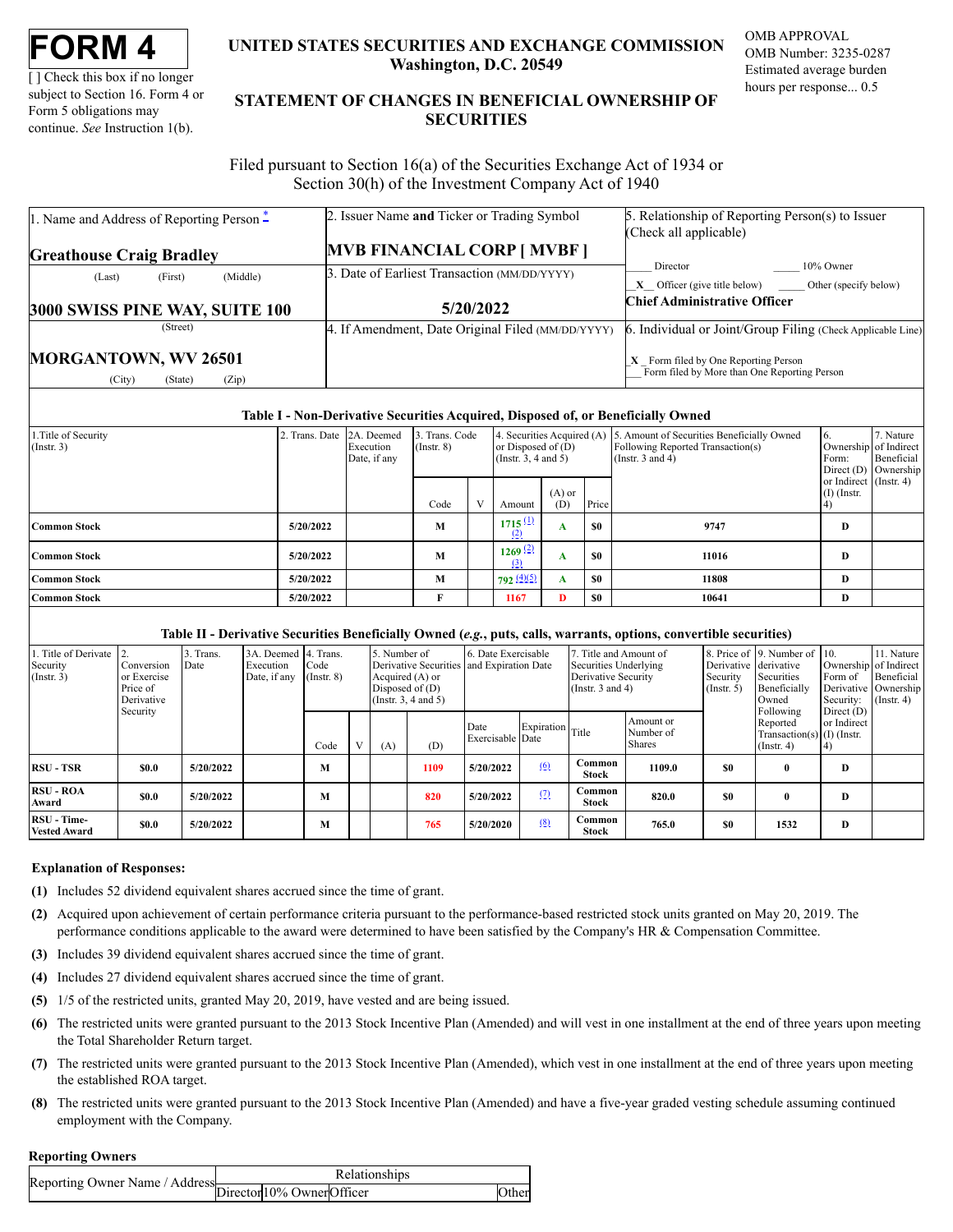#### **Signatures**

#### **Lisa J. McCormick, POA for Craig Bradley Greathouse 5/23/2022**

[\\*\\*](#page-2-1)Signature of Reporting Person Date

Reminder: Report on a separate line for each class of securities beneficially owned directly or indirectly.

<span id="page-2-0"></span>**\*** If the form is filed by more than one reporting person, *see* Instruction 4(b)(v).

<span id="page-2-1"></span>**\*\*** Intentional misstatements or omissions of facts constitute Federal Criminal Violations. *See* 18 U.S.C. 1001 and 15 U.S.C. 78ff(a).

Note: File three copies of this Form, one of which must be manually signed. If space is insufficient, *see* Instruction 6 for procedure.

Persons who respond to the collection of information contained in this form are not required to respond unless the form displays a currently valid OMB control number.